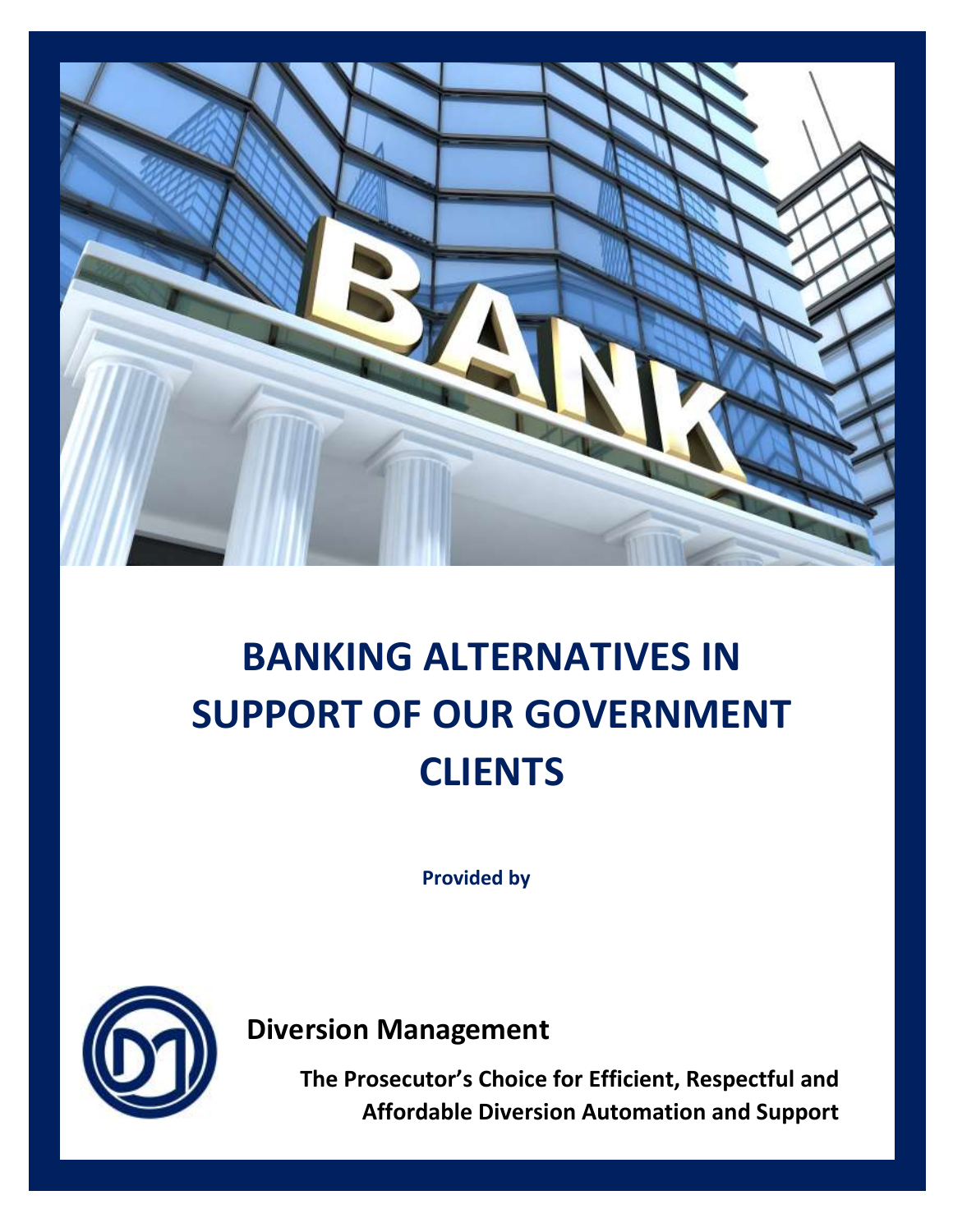## **The foundation of collection and banking requirements must include the following:**

- All funds must be under control of the Prosecutor's Office at all times.
- Funds can only go to an account that is either that of the Prosecutor or his/her designated government recipient or, to an escrow account that only allows release of funds by same.
- Full transparency must be assured at all times; 24/7 access is required.
- It is highly preferable to have a collection and banking system that supports all reporting requirements and, based on the Prosecutor's decisions, then organizes distribution to courts, and all other parties involved.
- Reporting requirements must allow both fixed reports but also Wild Card Reports so that any and all information in any possible format is available.
- Reporting must ensure that the current status of each violator file regarding acceptance and payment, is clear and instantly available.

## **We believe that issues are best addressed in a simple Question and Answer Format:**

**1. "Does my office or someone I authorize have control at all times regarding payments made?"**

Yes. This is always and only "your money." Only the Prosecutor or a designated member of your staff can allow distribution of any funds. No payment can be made by any violator to our company and we can't authorize any disbursement.

## **2. "Can we use an existing relationship with a local bank?"**

Yes but, we would respectfully suggest you may not wish to do so.

There are considerable advantages and, no disadvantages whatever in using what we suggest as an alternative. Unless an API already exists, interfacing with a local bank may be difficult for linking to the payment portal, it might take weeks to do so and, there will also likely be setup/connection charges. Even worse, doing that will still leave your office with the task of sorting out all further distribution amounts for individual courts and/or other agencies as you decide. The alternative that we suggest is yet another method of reducing your work.

#### **3. "How does Diversion Management get paid?"**

We can only be paid as long as you or someone in your office who is authorized, allows it. Of course, even if it has been set up as an automated distribution to us, you can always notify the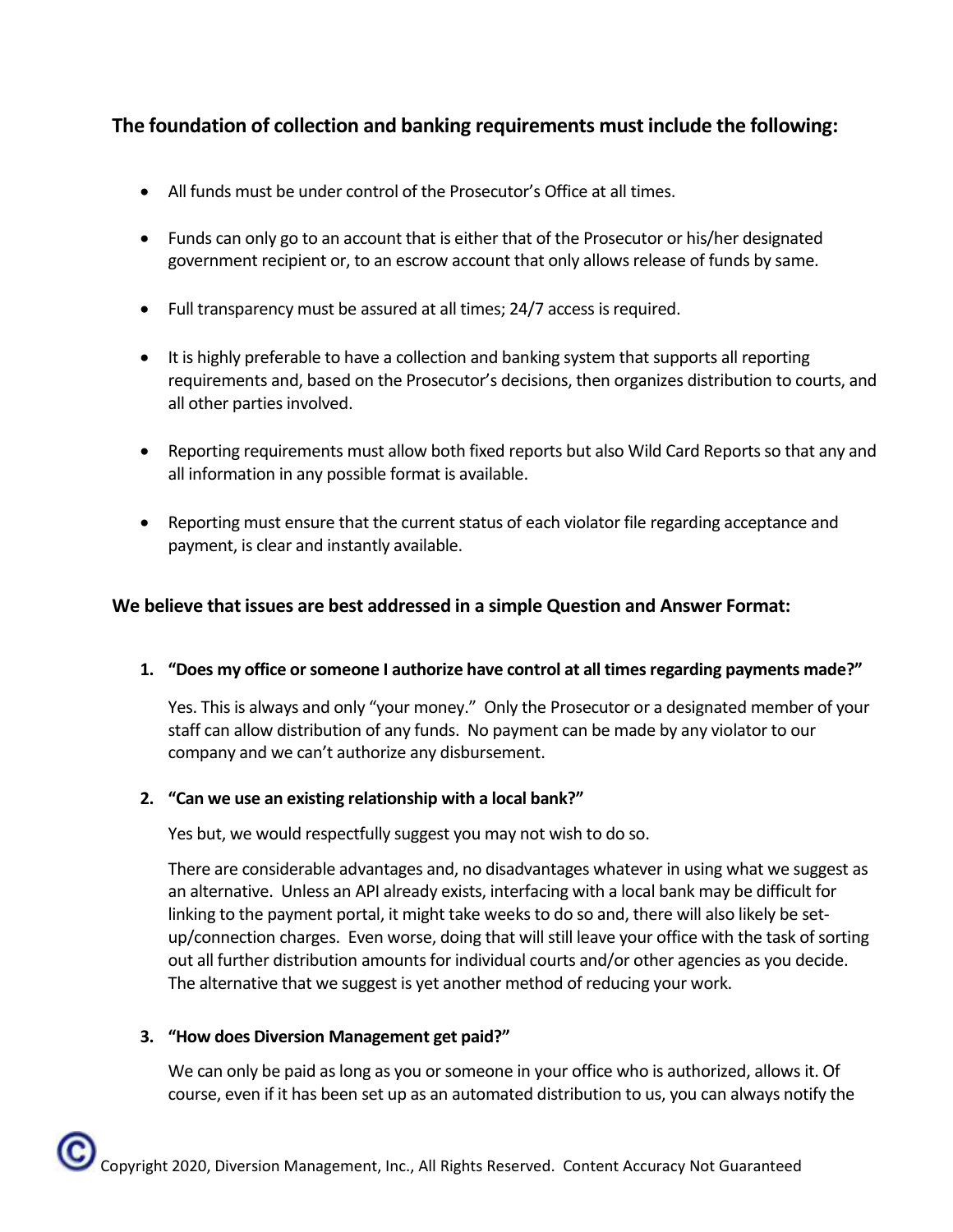bank to withhold that payment/distribution. The company charges a flat fee of 10% per violation on each UTC with a \$20. Minimum.

## **4. "What if we do not pay Diversion Management?"**

We will cease support and remain unpaid as you and your office controls distribution, not us. We are very confident that you will however, be very pleased with our service and that payments will be made.

## **5. "How does my office know how much money is being collected?"**

If you use our suggested banking method, (which has no additional cost), you can know 24/7 exactly how much has been collected and see that on-line. If you wish, a daily report can be printed and emailed at 5 am each day. That can be waiting for you as you arrive in the office. Additionally, note that we use Certified Payments and there is a very long list of additional reports available to you. The days of senior staff, already involved with heavy workloads, being forced to deal with generating reports, (or providing the same information countless times to people over the phone), can now end.

There are numerous videos and much additional information at certifiedpayments.net. This company was selected by us as both the most efficient but, it also has the reputation of being exceptionally transparent which we feel is essential. Also feel free to call David Tucker on 504- 782-3141 at any time for more information. He is the Certified Payments Director for all these connections and support. We have worked with David over several years and know that he will do a fine job and, ensure that you are very pleased with the results.

## **6. "Who or what handles the payments?"**

We are responsible for ensuring that everything happens exactly as you wish but if you want us to assist further and provide additional no-cost services, we will use Bank of America and Certified Payments. If you agree, you will need to approve Bank of America to accept funds on your behalf into an Escrow Account that will then, on your approval, transfer funds to your office and other offices and courts as you direct. Again…. this is your money and only you control it but this method is more efficient and provides considerable advantages to you and your staff. If you wish to set- up the escrow account at Bank of America yourself, that fine *because it's your money.*

## **7. "Why is an escrow account used?"**

So that there can be no question of control. You control the funds and only you can authorize payments. Using Certified and Bank of America allows us to provide you with far more no-cost reporting and other advantages.

## **8. "Who controls the escrow account?"**

You do. Bank of America must be your authorized Escrow Agent acting on your instructions.